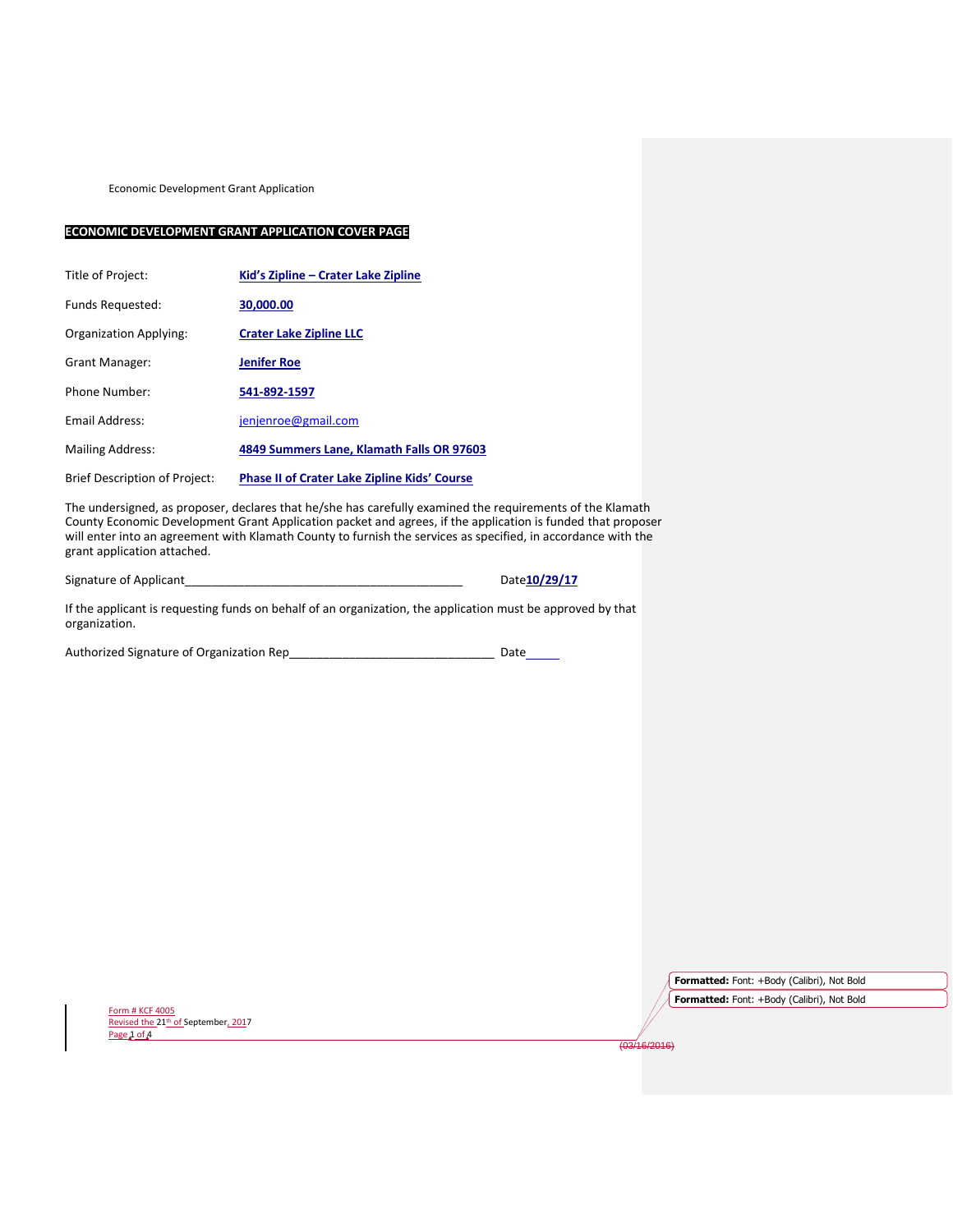| 2. Applicant type:               |                                        | Public body                                                                                              | Nonprofit corporation                                                               |                                                                        |                           |                                                                                                                                                                                                                                                                                                                                                                                                                                                                                                                                                                                                                                                                                                                                          |
|----------------------------------|----------------------------------------|----------------------------------------------------------------------------------------------------------|-------------------------------------------------------------------------------------|------------------------------------------------------------------------|---------------------------|------------------------------------------------------------------------------------------------------------------------------------------------------------------------------------------------------------------------------------------------------------------------------------------------------------------------------------------------------------------------------------------------------------------------------------------------------------------------------------------------------------------------------------------------------------------------------------------------------------------------------------------------------------------------------------------------------------------------------------------|
|                                  |                                        |                                                                                                          |                                                                                     |                                                                        |                           |                                                                                                                                                                                                                                                                                                                                                                                                                                                                                                                                                                                                                                                                                                                                          |
|                                  |                                        |                                                                                                          | Other                                                                               |                                                                        | Tribe<br>Private business |                                                                                                                                                                                                                                                                                                                                                                                                                                                                                                                                                                                                                                                                                                                                          |
|                                  |                                        | 3. Name of project: Kid's Zipline                                                                        | (Use a brief descriptive title to allow for easy identification of the project).    |                                                                        |                           |                                                                                                                                                                                                                                                                                                                                                                                                                                                                                                                                                                                                                                                                                                                                          |
| 97601                            | Name: Jenifer Roe                      | 4. Contact person for this project:<br>Organization: Crater Lake Zipline LLC                             | Mailing address: 4849 Summers Lane, Klamath Falls OR                                |                                                                        | Position: member          | Telephone: 541-892-1597<br>E-mail: jenjenroe@gmail.ocm                                                                                                                                                                                                                                                                                                                                                                                                                                                                                                                                                                                                                                                                                   |
|                                  | <b>Building Capacity</b>               | $\boxtimes$ Job creation or retention                                                                    | 5. Project objectives (more than one objective may apply):<br>Infrastructure        | $\boxtimes$ Education and training<br>$\boxtimes$ Economic Development |                           | Marketing and promotion<br>Other (explain) _______                                                                                                                                                                                                                                                                                                                                                                                                                                                                                                                                                                                                                                                                                       |
|                                  |                                        | 6. Describe the grant project briefly.<br>(Brevity is the soul of wit! Also provide a project schedule.) | zipline facilities. The expected participant age will be 4 - 13.                    |                                                                        |                           | Crater Lake Zipline Kids' Zipline will be a hybrid course including 4 ziplines and 4 aerial park events.<br>The course will serve a younger demographic, younger families and additional group events to use the                                                                                                                                                                                                                                                                                                                                                                                                                                                                                                                         |
|                                  | funding from the County is obtained.). | cash needed to complete phase II.                                                                        | 7. Explain the source of funds for this grant project and complete the budget form: |                                                                        |                           | (A detailed budget is not required; in the box below provide a general financial description. Identify how this project would be modified if only partial<br>Phase II (construction and training phase) of the Kids' Zipline Course will cost an estimated \$142,203.27. We<br>hope to secure funds from the Economic Development Grant and Crater Lake Zipline will inject the remaining                                                                                                                                                                                                                                                                                                                                                |
| the budget form:<br>development. | funding from the County is obtained.). |                                                                                                          |                                                                                     |                                                                        |                           | 8. Explain what exactly the project funds (and especially the county funds) will actually pay for and complete<br>(A detailed budget is not required; in the box below provide a general financial description. Identify how this project would be modified if only partial<br>The economic development grant will be used to pay for part of the estimated building costs of the Kid's Zipline<br>Course. If the project is not awarded an economic grant Crater Lake Zipline will continue forward with the<br>project but will have less contingency funds for the project and will need to wait longer to implement phase III<br>which will include an observation platform and seating for spectators, landscaping and other onsite |

broader demographic. There is not another zipline or aerial park in Oregon or the west coast that caters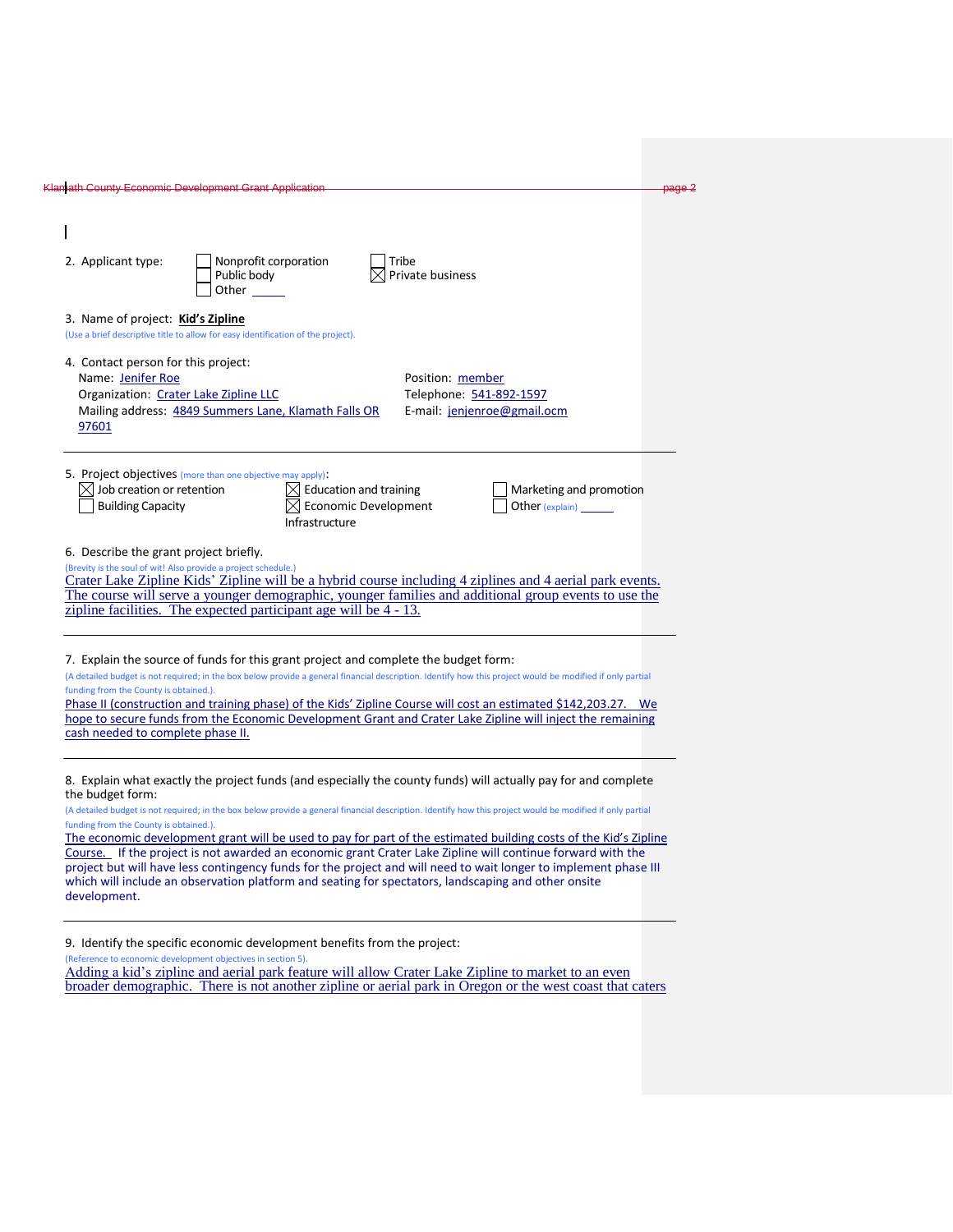## Klamath County Economic De

to this age group. This would give us a competitive edge in the overall adventure market. Increased visitation would equate to 2 to 4 additional staff members to operate the course, handle heavier check-in traffic and additional marketing needs. The economic benefit to the area would come from additional overnight and daytrip visitors to the area. This should lead to longer stays, additional retail, restaurant and fuel purchases. Along with additional jobs, we also anticipate a longer season with the Kid's course because of party and school field trip traffic. Increasing our traffic volume into April, May, September and October will allow us to keep staff for a longer season. Additionally because of the location of the Kids' Course at the lower elevation onsite, we hope to operate this part of the course in November and December during holiday breaks giving families another reason to choose the Klamath Basin as a winter destination.

10. Identify how this project is consistent with regional or local economic development plans: (http://www.scoedd.org/docs/2013%20CEDS%20Final.pdf)

Crater Lake Zipline's Kid Zip project is consistent with the regional and local economic development plan in the following ways. 1. It is an activity that promotes healthy communities and contributes to the overall quality of life of our community. 2. It is an opportunity to work with public lands with a sustainable use of our National Forest. 3. The additional course allows for more promotion of recreation and tourism activities in a rural area. 4. Site and industry specific job training provides additional workforce training and jobs to an otherwise untrained workforce. 5. The addition will extend our season into the shoulder months helping our tourism increase in traditionally slower months. The addition of a kids' zip course will strengthen the existing Crater Lake Zipline and the entrepreneurial spirit of the company and its owners.

11. Describe the prospective applicant's experience in administering and/or delivering similar types of projects: Darren and Jenifer Roe developed Crater Lake Zipline and opened in 2015. The operation has been successful fiscally and employs approximately 18 – 20 people in its season. Additionally Darren and Jenifer Roe have been successfully operating ROE – Real Oregon Experience offering bird hunting, fishing and kayaking tours for over 30 years.

12. Describe how the prospective applicant's intends to publically acknowledge the assistance received from the County:

(At a minimum, the applicant will provide a press release to local media).

Leading up to and upon opening, Crater Lake Zipline will be pushing out press releases and marketing the course. We will include the County economic development grants when telling our PR story. We also hope to have participation from the award committee at our grand opening celebration. Darren and Jenifer Roe also have opportunity to speak at many entrepreneurial focused workshops and events where they continue to share their story of success through partnerships with public and private entities such as the economic development grant program.

13. Let us know of any questions, comments or concerns that you would like to give us about the Economic Development Grant Program or any feedback you would like us to know We appreciate your partnership in Phase I of the Kids' Zip project which helped us launch the design and engineering phase. Our engineering phase is complete and the Forest Service will have a letter of approval to us by Mid November. We anticipate beginning the build in late March or April of 2018 with a completion date of Phase II in May of 2018.

\_\_\_\_\_\_\_\_\_\_\_\_\_\_\_\_\_\_\_\_\_\_\_\_\_\_\_\_\_\_\_\_\_\_\_\_\_\_\_\_\_\_\_\_\_\_\_\_\_\_\_\_\_\_\_\_\_\_\_\_\_\_\_\_\_\_\_\_\_\_\_\_\_\_\_\_\_\_\_\_\_\_\_\_\_\_\_\_\_\_\_

This grant application and associated cover page, budget form and letters of support are due By no later than July 31October 31, 2017 at 2pm. , please e-mail this grant application to jlink@klamathcounty.org or, if you